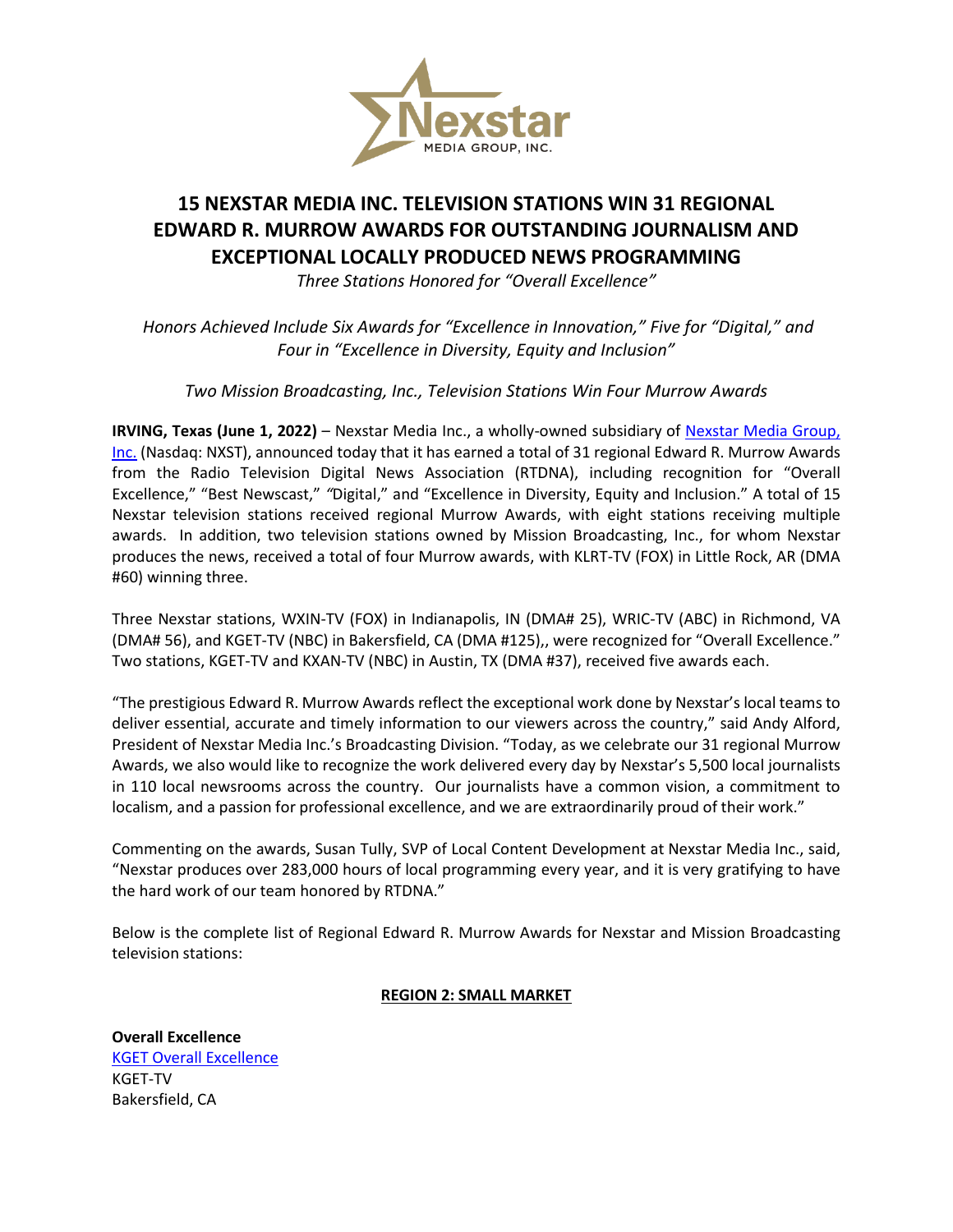## **Breaking News Coverage**

[Killed in the Line of Duty](https://www.youtube.com/watch?v=Dzu_5gsg4Wg) KGET-TV Bakersfield, CA

# **Excellence in Innovation**

[Covering the numbers](https://www.youtube.com/watch?v=DcqhcVZzpZs) KGET-TV Bakersfield, CA

## **Excellence in Writing**

[Fentanyl: The Counterfeit Killer](https://www.youtube.com/watch?v=4rwgSk14ntQ) KGET-TV Bakersfield, CA

## **Newscast**

[17 News at Sunrise: Killed in the Line of Duty](https://www.youtube.com/watch?v=1S2YSut_844&t=1478s) KGET-TV Bakersfield, CA

# **REGION 3: LARGE MARKET**

#### **Digital**

[FOX31](https://kdvr.com/home-out-of-range/) KDVR-TV Denver, CO

#### **REGION 4: SMALL MARKET**

# **Excellence in Innovation**

[2021 Drought Tour](https://youtu.be/IWWH0oEEZDg,%20https:/www.keloland.com/weather/drought/%20,%20https:/www.keloland.com/keloland-com-original/they-just-dont-know-if-they-are-going-to-have-a-crop-for-the-coming-year-farmers-reluctant-to-sell-grain-to-ethanol-plant-during-drought/%20,%20https:/www.keloland.com/keloland-com-original/field-residue-impacts-the-drought-conditions-for-crop-farmers/,%20https:/www.keloland.com/ke) KELO-TV Sioux Falls, SD

# **News Documentary**

[KELOLAND Investigates Cold Cases](https://youtu.be/scBuI82FsBY) KELO-TV Sioux Falls, SD

# **REGION 5: LARGE MARKET**

# **Excellence in Innovation** [Augmented Autumn](https://www.youtube.com/watch?v=obS8HQlI3qk) KTVI/KPLR-TV St. Louis, MO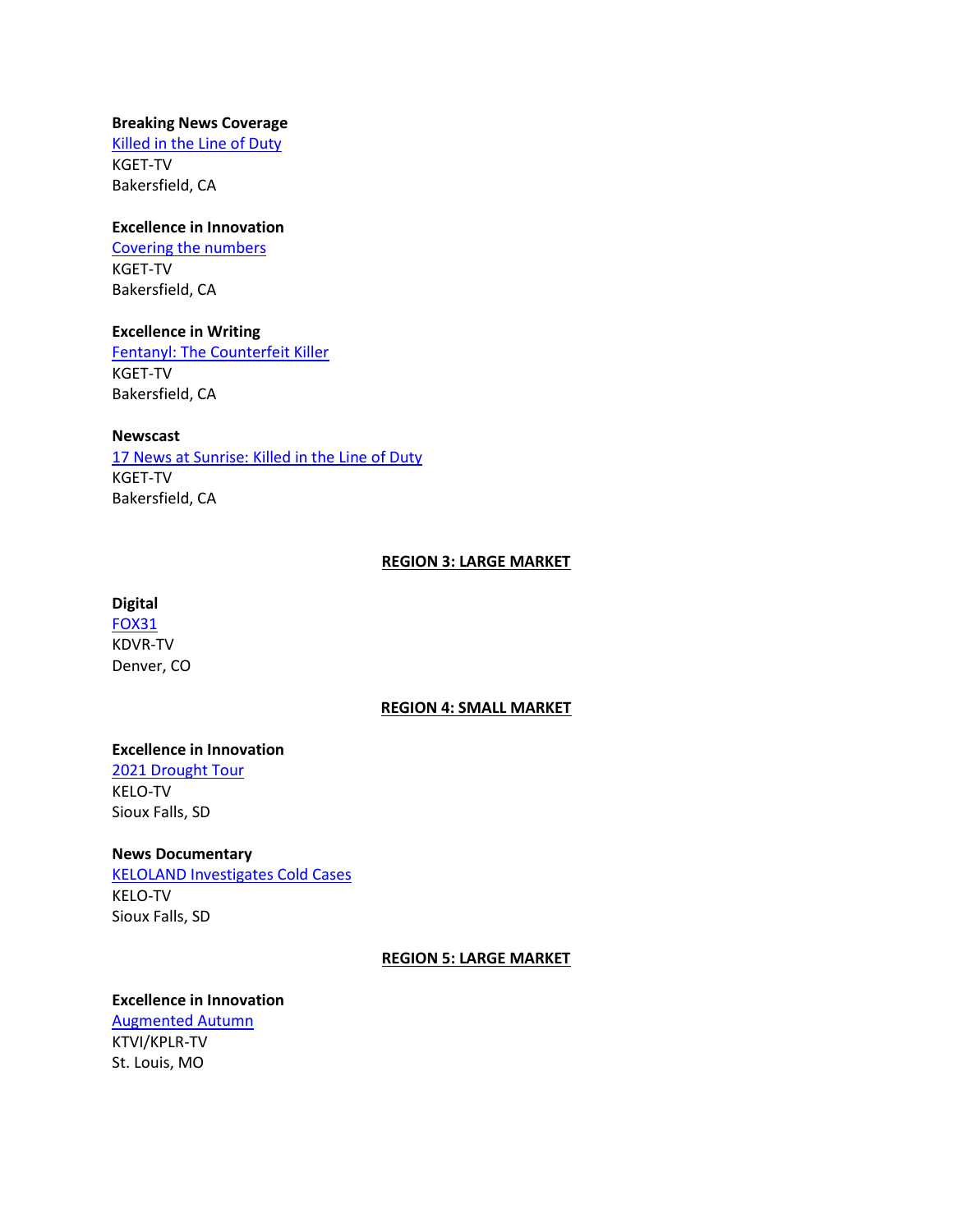#### **REGION 5: SMALL MARKET**

**Digital [KSN News Digital](https://www.ksn.com/news/local/bob-dole-kansan-veteran-political-leader-dies-at-age-98/)** KSNW-TV (in partnership with The Journal) Wichita, KS

#### **Newscast**

[KSN News at Noon, Kansas Dust Storm Blows In](https://www.youtube.com/watch?v=KNdUUGONghQ&feature=youtu.be)  KSNW-TV Wichita, KS

#### **REGION 6: LARGE MARKET**

#### **Continuing Coverage**

[Investigating Texas' State Mental Hospital Bac](https://www.kxan.com/jail-mental-health/)klog KXAN-TV Austin, TX

## **Digital**

[KXAN Investigates](http://mentalcompetencyconsequences.com/) – kxan.com KXAN-TV Austin, TX

## **Excellence in Innovation**

[Mental Competency Consequences: The Hidden and Unreliable Data Texas Tracks ... or Doesn't](http://mentalcompetencyconsequences.com/) KXAN-TV Austin, TX

#### **Investigative Reporting**

[Mental Competency Consequences: The Hidden and Unreliable Data T](https://vimeo.com/668078983)exas Tracks ... or Doesn't KXAN-TV Austin, TX

#### **Podcast**

Catalyst: Season 4 – [Police Transparency Update | 'Keep the Hope Alive'](https://www.kxan.com/catalyst-season-4/) KXAN-TV Austin, TX

#### **REGION 7: LARGE MARKET**

# **Overall Excellence**

[FOX59 News](https://youtu.be/TKpt65CLBMg) WXIN-TV Indianapolis, IN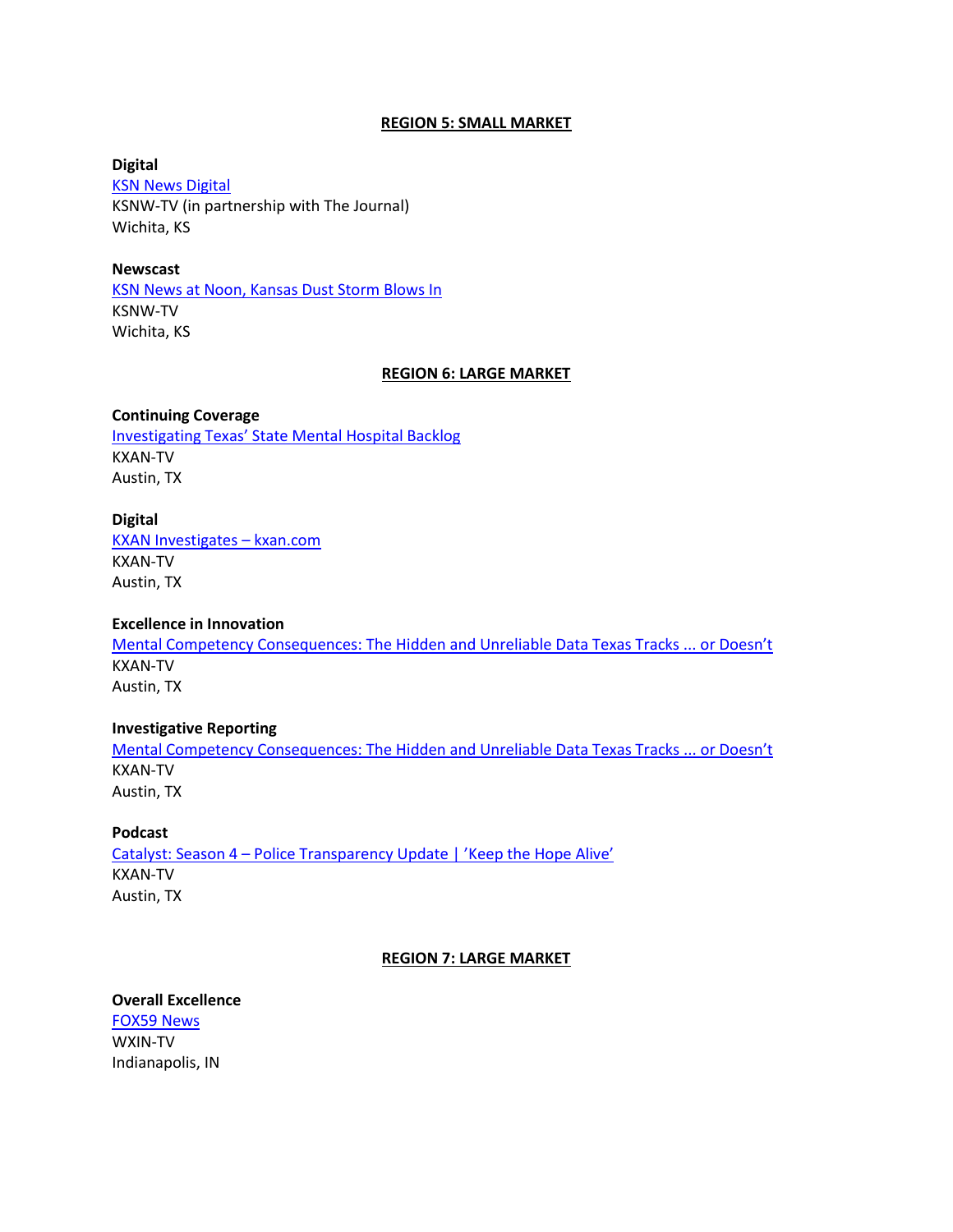# **Digital**

[FOX59.com](https://fox59.com/) WXIN-TV Indianapolis, IN

#### **REGION 7: SMALL MARKET**

# **Feature Reporting**

[A Reason to Fight](https://www.youtube.com/watch?v=GlME2DVRfBQ) WLNS-TV Lansing, MI

## **REGION 8: LARGE MARKET**

# **Excellence in Diversity, Equity, and Inclusion** [Charlotte Helps Haiti](https://youtu.be/-Mnim7oGv0o) WJZY-TV Charlotte, NC

# **Investigative Reporting** [Final Disrespects](https://youtu.be/_QaXae1RZE8)

WJZY-TV Charlotte, NC

## **REGION 9: SMALL MARKET**

# **Investigative Reporting** [KARK 4's Working 4 You: Denied](https://youtu.be/4LnK8GXpw2A) KARK-TV

Little Rock, AR

# **REGION 10: SMALL MARKET**

# **News Series**

[The Forgotten](https://www.wpri.com/target-12/hundreds-of-bodies-discovered-under-ri-highway-in-search-for-gravesite) WPRI-TV Providence, RI

# **REGION 11: SMALL MARKET**

# **Breaking News Coverage**

[Central New York Flooding](https://youtu.be/oaG3l9Q2nfM) WSYR-TV Syracuse, NY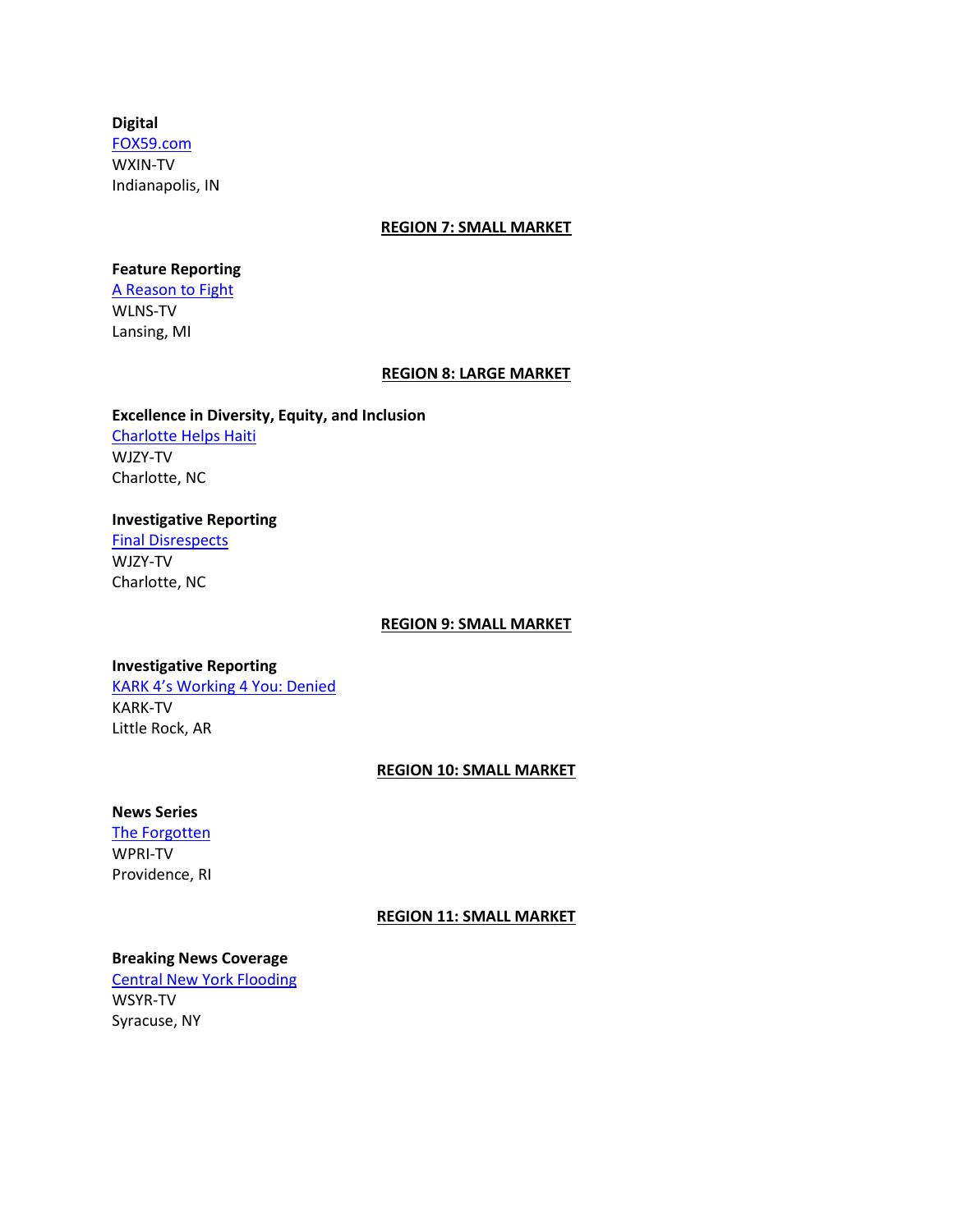#### **Continuing Coverage**

[Botched Bounty Hunter Raid](https://www.youtube.com/watch?v=_YqTx6qcu1E) WIVB-TV Buffalo, NY

## **Digital**

[What's Good from Studio B](https://www.rochesterfirst.com/award-submissions/murrow-awards-submission-news-8-wroc-digital-exclusives/) WROC-TV Rochester, NY

#### **Excellence in Diversity, Equity, and Inclusion**

[In Pursuit of Racial Justice](https://vimeo.com/656416052/eecc182195) WIVB-TV Buffalo, NY

# **Excellence in Innovation**

[The Buffalo Story: History Happens Here](https://vimeo.com/showcase/6189369) WIVB-TV Buffalo, NY

## **REGION 12: SMALL MARKET**

# **Overall Excellence**

[WRIC 8News](https://www.youtube.com/watch?v=4yZNQNw_H0Q&ab_channel=KatieWells) WRIC-TV Richmond, VA

#### **Excellence in Diversity, Equity, and Inclusion**

[Soul of RVA](https://www.youtube.com/watch?v=t-SHk_L0jD0&ab_channel=KatieWells) WRIC-TV Richmond, VA

# **Excellence in Innovation**

[RVA Illuminates](https://www.youtube.com/watch?v=1mNvNNaFTHs&ab_channel=KatieWells) WRIC-TV Richmond, VA

# **AWARDS WON BY MISSION BROADCASTING, INC. TELEVISION STATIONS**

# **REGION 6: SMALL MARKET**

# **Hard News**

[Forgiving My Son's Killer](https://www.facebook.com/monicanews/videos/200538691909154) - Fighting Drunk Driving KPEJ-TV (Mission Broadcasting, Inc.) Odessa, TX